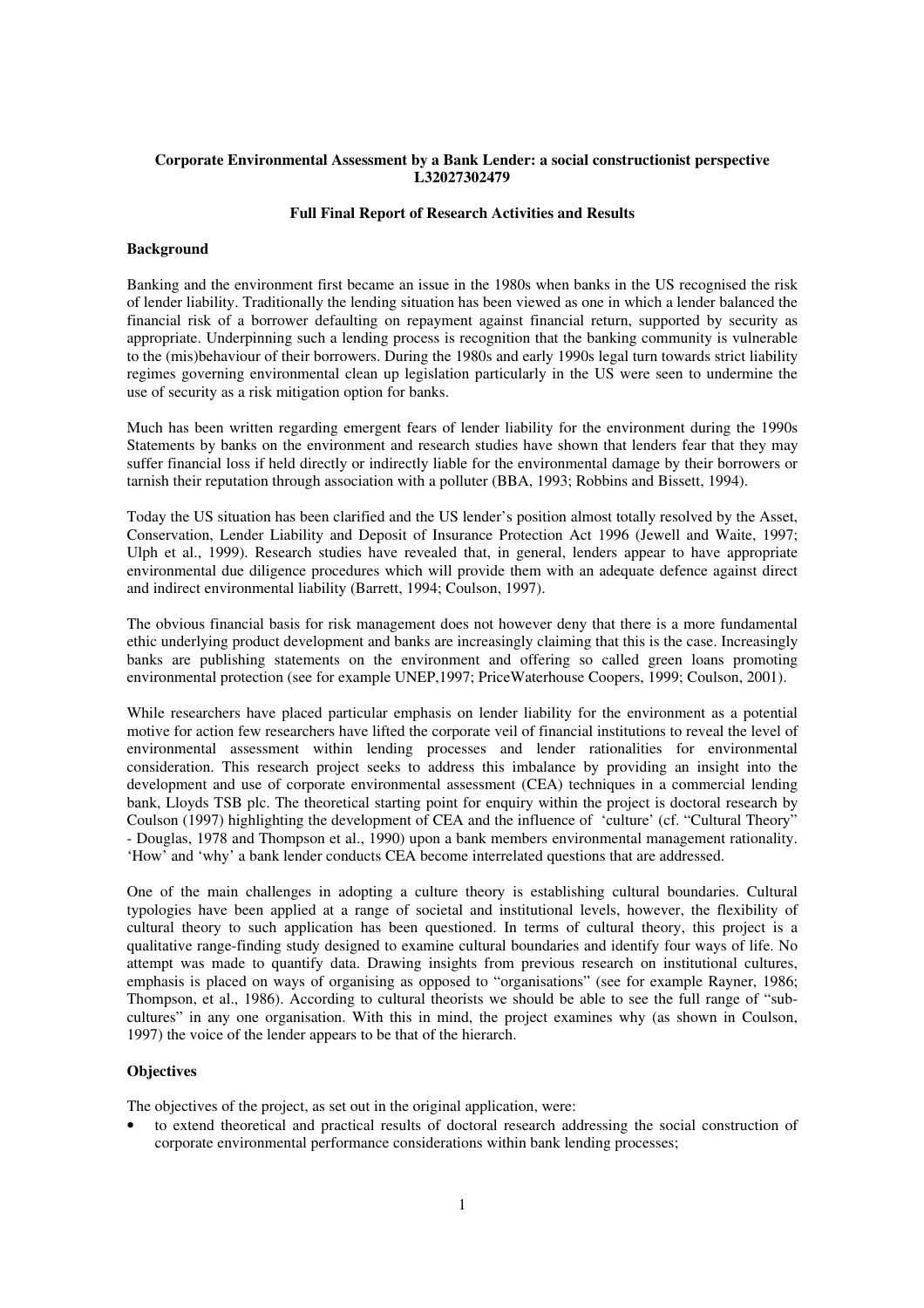- to examine the development and use of corporate environmental assessment techniques by members of a commercial lending bank ;
- to provide conceptual insights on the development of corporate environmental assessment techniques for academics and practitioners across a range of disciplines and orientations;
- to strengthen the personal skills of the proposed research fellow by building upon doctoral research and practical experience; and
- to provide a basis for further research and practice concerned with environment assessment.

### **Methods**

Research was undertaken in the form of a case study facilitated by Lloyds TSB Group plc. The case study was carried out between October 1997 to December 1998 during which time Lloyds and TSB were in the process of operational merger and undergoing a period of pronounced institutional change. This provided an opportunity to witness new policy development and confirmation.

The focus of research was membership of the bank's lending function. To open up the perceptual and social process requires (by its very nature) a detailed qualitative approach. Emphasis was placed on participant observation to evaluate lenders' rationalities for assessment. This allowed hermeneutic analysis of symbolic action and interaction among those working in the lending function including reference to rules, commonly applied labels, routine practice and rhetorical story telling.

Access to institutional life was critical to the success of the research project. It was the subject of a confidentiality agreement including a formal bank review and approval of publications. The resultant research archive cannot be placed in the public domain. However, this agreement may have significantly enhanced the research because during the project the researcher was provided with unexpected access to anonymous client files for the purpose of reviewing documentary evidence of CEA. Of note is the fact that as an accountant, the researcher was welcomed as "someone who speaks our language" to be kept at a reasonable arms length but able to develop a position of trust on this basis.

The research was conducted in three stages. The first stage was an examination of formal documented bank policy on corporate environmental assessment within the lending process. Rationales for policy development and deployment were explored with policy makers and lenders involved in policy formation. The full examination involved documentary review, a series of personal interviews and focus group meetings with GER members, review of training materials, and observations were made at environmental training workshops.

The second stage focused on a questionnaire survey conducted with local lending officers across the institution to gauge their level of policy awareness and response and establish an initial impression as to the level of environmental assessment being conducted within the bank. The questionnaire was piloted in two regional bank offices. Questionnaires were issued to 2000 lending officers across the Group. Care was taken to recognise the full extent of any newly formed group. An acceptable response rate of just over twenty five per cent was achieved.

The final stage of research was an experiment in which two hypothetical lending cases were examined in detail, through interviews and focus groups with lenders. This facilitated an evaluation of specific assessment techniques. The cases were derived from real situations in the bank's during the prior financial period. Lenders involved in pilot case reviews noted that they found it difficult to follow other notes on such judgmental issue difficult. In a normal lending situation, it is likely that the borrower would be an existing customer with whom the lender was familiar. The cases under consideration were therefore posed as "new lends".

The lending-case files, including financial statements, valuation reports and environmental consultants' reports, were provided by the bank in an anonymous form. During the course of case examination, lenders were provided with an initial case outline. Additional information was provided on request to simulate a 'real' lending process. The case studies were supplemented by observation of centralised help-line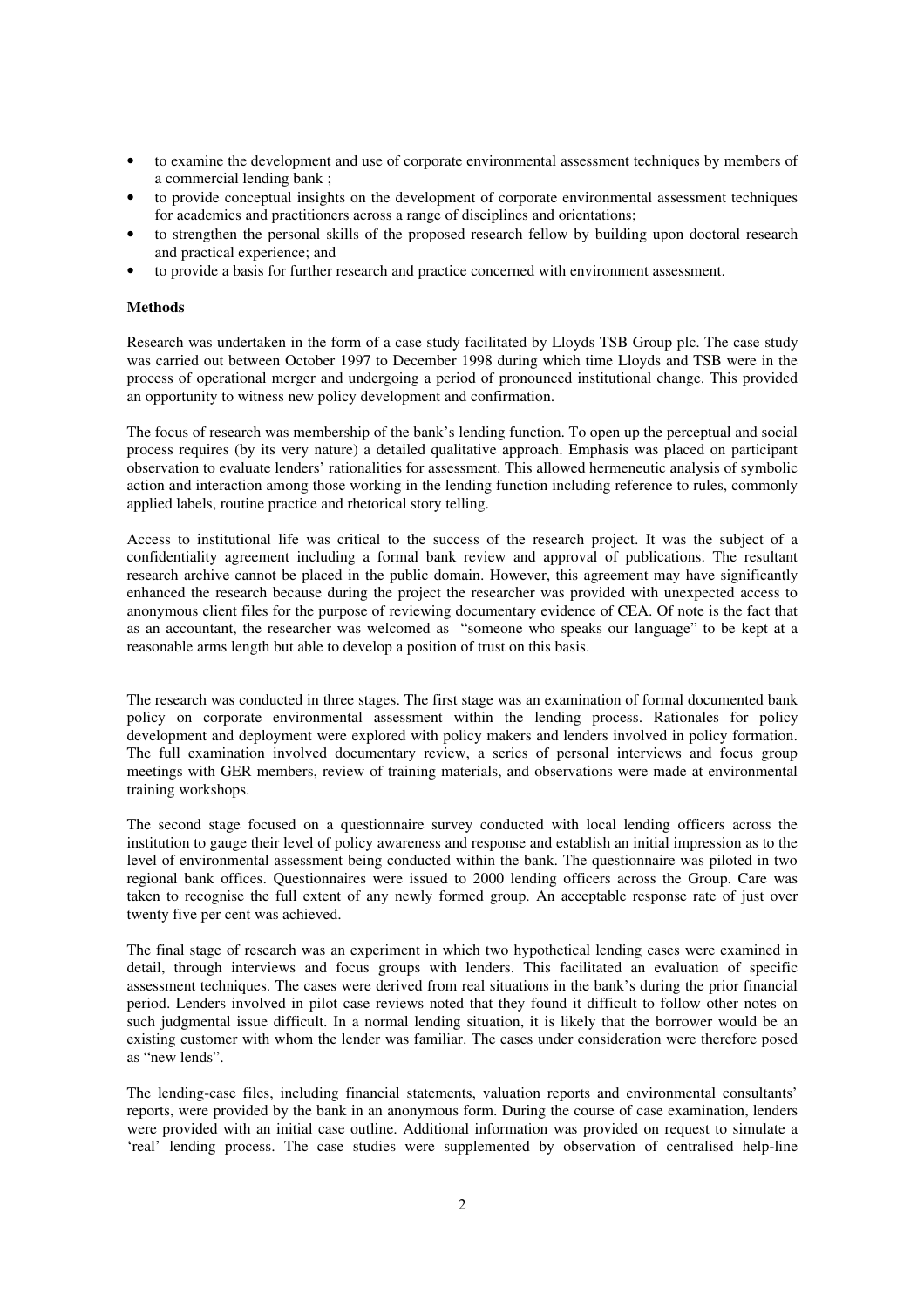operations and specialist reviews. Throughout the final stage of investigation extensive access was gained to client files to illustrate examples of CEA routines practice.

## **Results**

Corporate environmental assessment (CEA) is becoming common practice in Lloyds TSB. To understand 'how' and 'why' this is the case requires a detailed analysis of 'policy' and patterns of interpretation by the bank's lenders. Of particular significance for future studies is the distinction drawn between policy (embodied in formal statements) and the recognition of informal policy ascribed to lenders. Evaluating lending roles highlights the influence of 'culture' (cf. Douglas, 1978 and Thompson et al., 1990) on rationalities for CEA and the importance of recognising cultural boundaries according to ways of organising is established. Cultural labeling applied to results corresponds to those applied by Rayner (1986) to institutional sub-cultures.

## *Bank 'policy'*

The Lloyds TSB environmental policy framework forms an integral part of internal credit risk policy beginning with a short paragraph entry in the internal credit risk policy document. The policy extract confirms prior research results that lenders' fear liability for the environment<sup>i</sup> (Barrett, 1994; Robbins and Bissett, 1994; Ulph et al. 1999).

The focus of policy makers attention is 'policy' embodied within the Group's Environmental Risk Handbook. This is a detailed framework document that provides a desktop step by step guide on how to conduct CEA. It offers a flexible approach allowing lenders to interpreted case 'facts' according to their risk perception and lending experience (Coulson & Monks, 1999).

A formal audit of working papers is conducted at random intervals. Team leaders are held to account for deviations from 'policy'. Policy makers proposed that, given CEA is a relatively new issue, auditors would take a lenient position if policy application were ambiguous. Thus, control of CEA and policy adoption rests with team leaders. Examination of policy implementation and risk perception is not therefore purely an issue of establishing policy awareness, and control verification and testing as has been the approach in some general lending studies.

#### *Lending roles*

In Lloyds TSB, as in most clearing banks, lending roles are characterised according to responsibility for loan processing activities and/or level of delegated authority to lend up to a given facility value. Loan processing involves initial administration by junior officers, through to decisions to lend by sanctioning officers (from here termed lenders). It is part of each bank member's delegated responsibility to follow a bank policy.

In terms of CEA, at the top of the lending structure sit formal policy makers in Group Environment Risk (GER). The GER team is composed of former lenders who have been retrained in environmental assessment and given day to day responsibility for environmental policy making and operational management within the Group. In practice, environmental responsibilities are delegated to lenders to begin on receipt of the "Handbook" (Lloyds TSB, 1998).

# Environmental specialists  $-$  the competitive individualists

Lenders view the GER team as Lloyds TSB's lending and environmental experts and the GER membership see success in the eyes of lenders as critical to maintenance of their role. Any contentious issues on environmental risks are predominantly decided by GER subject to the minimum of formal procedures. Their rationality for management is founded on the view of risk as an opportunity seeking new combinations to create wealth through businesses seeking wealth creation through sustainable development.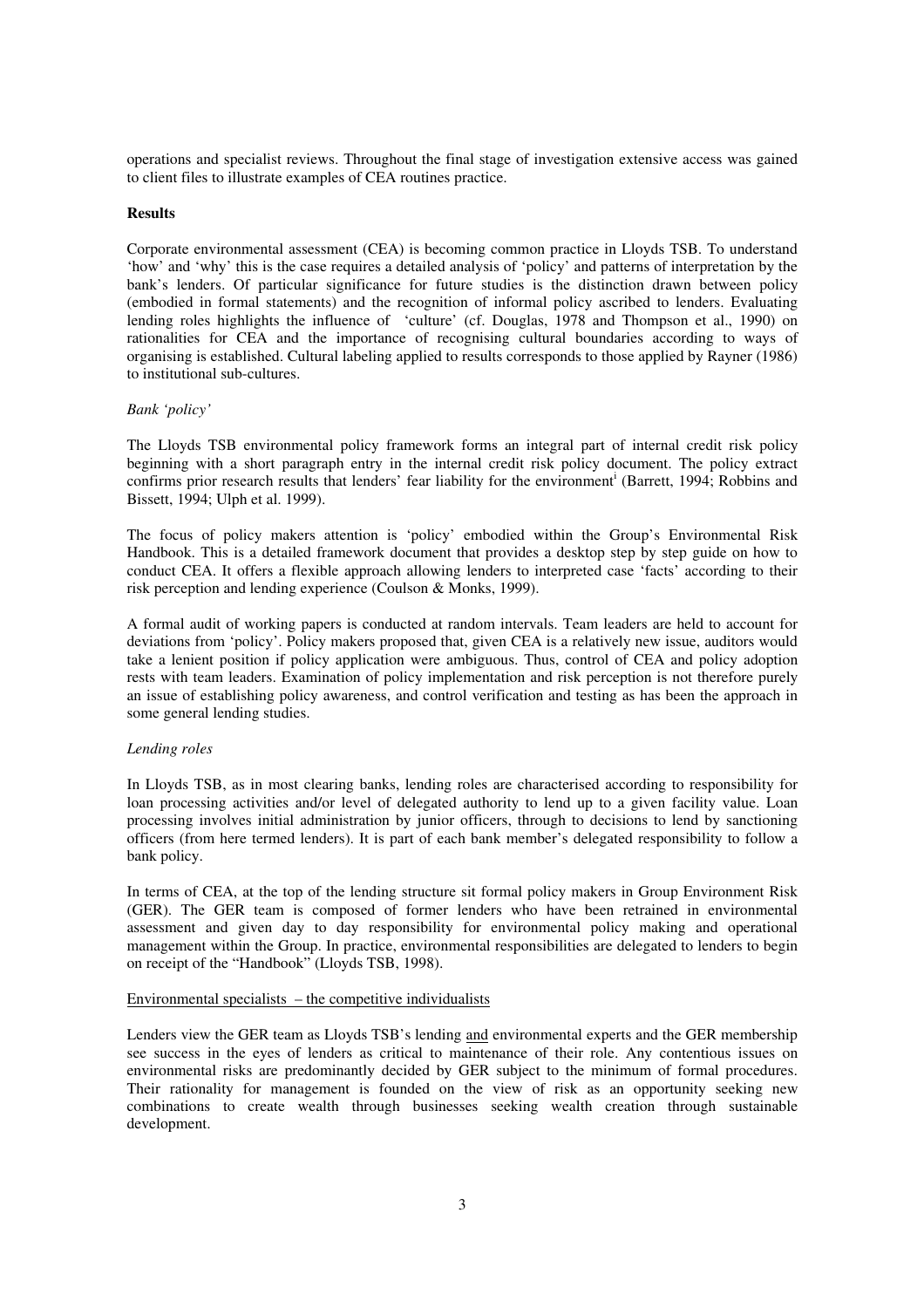GER members do not see themselves as environmental experts outside the institution. Considering the social construction of environmental risk perception and group boundaries, of particular note is GER memberships frequent consultation with a panel of external environmental consultants. The consultants provide up to date technical environmental expertise but are not viewed as credit experts and "in-house experts" translate their advice into environmental credit risks. Some loan applications are additionally referred to specialist services within the bank such as legal advisers for contract negotiation or valuers of security.

Following cultural theory, the GER memberships appear to be *competitive individualists* (per Rayner, 1986). Building on research by Coulson (1997) it is noteworthy that the typical borrower is unlikely to meet a GER lender directly. They are more likely to meet a lender ascribing to the lending hierarchy.

## The lending hierarchy

Loan processing is the administrative responsibility of local teams. Most lenders noted that case referral within the loan sanctioning hierarchy creates an obligation on them to follow bank 'policy'. For these lenders their use of standardised "checklists" reflects their adherence to policy rules. Formal case referral within the lending team takes place if lending decisions fall outside of their authority or they may informally refer cases to colleagues for advice.

When considering the implementation of new procedures such as CEA, lenders noted that reference to guidance materials was associated with issues of familiarity and informal discussions and referrals were more frequent. Lenders expressed confidence that both the environment and the bank would be protected if borrowers complied with legislation and policy rules were followed.

Experience of financial loss was viewed by lenders as the main influence on their perception of environmental credit risks. Reference to lending cases was firstly personal, secondly collective to "bank cases" and finally to anecdotes of cases experienced by other banks. Of less influence were high profile cases of corporate environmental incidents such as the Shell case. Parallels can be drawn between this result and previous results by risk researchers who refer to the influence of so called "critical incidents" on perception.

As a result of environmental lending experience, lenders with a high environmental risk portfolio (as classified according to borrower industry and location) acknowledged a decreasing need to reference guidelines on CEA due to reliance on rules of thumb or so called 'mental models'. Mental models become a habit, as lenders adapt policy to suit their portfolios and internalise resultant procedures. Reliance on so called mental models of assessment by experienced lenders has been revealed by a number of researchers studying general lending procedures (Berry et al., 1993; Berry, Crum and Waring, 1993). This result has significant implication for further research in this area by highlighting the importance of mental modeling in decision making and the importance of a qualitative approach to studying CEA.

Acceptance of the CEA policy framework is not, however, free from conflict. New routines have been encouraged by those with lending authority, providing assurance that CEA meets the practicalities of cost and timeliness but all lenders do not share this hierarchical affiliation to bank 'policy'.

## The so called elite lenders – more competitive individualists

A distinct group of individualists were noticeable who considered themselves to be amongst an elite group of expert lenders. The group saw no need to manage environmental issues other than to seek economic opportunity and personal success. Some in this group had no experience of CEA and rejected proposed policy procedures and colleagues stories of environmental assessment in favour of personal expertise and experience. They noted that the policy framework was "flexible" enough to allow for the unique nature of lending decisions and they could justify policy deviations. A question raised by policy makers is - how to influence an older, experienced bank members to conduct CEA if they believe the environment is not an issue and they occupy a relatively isolated position sanctioning small loans?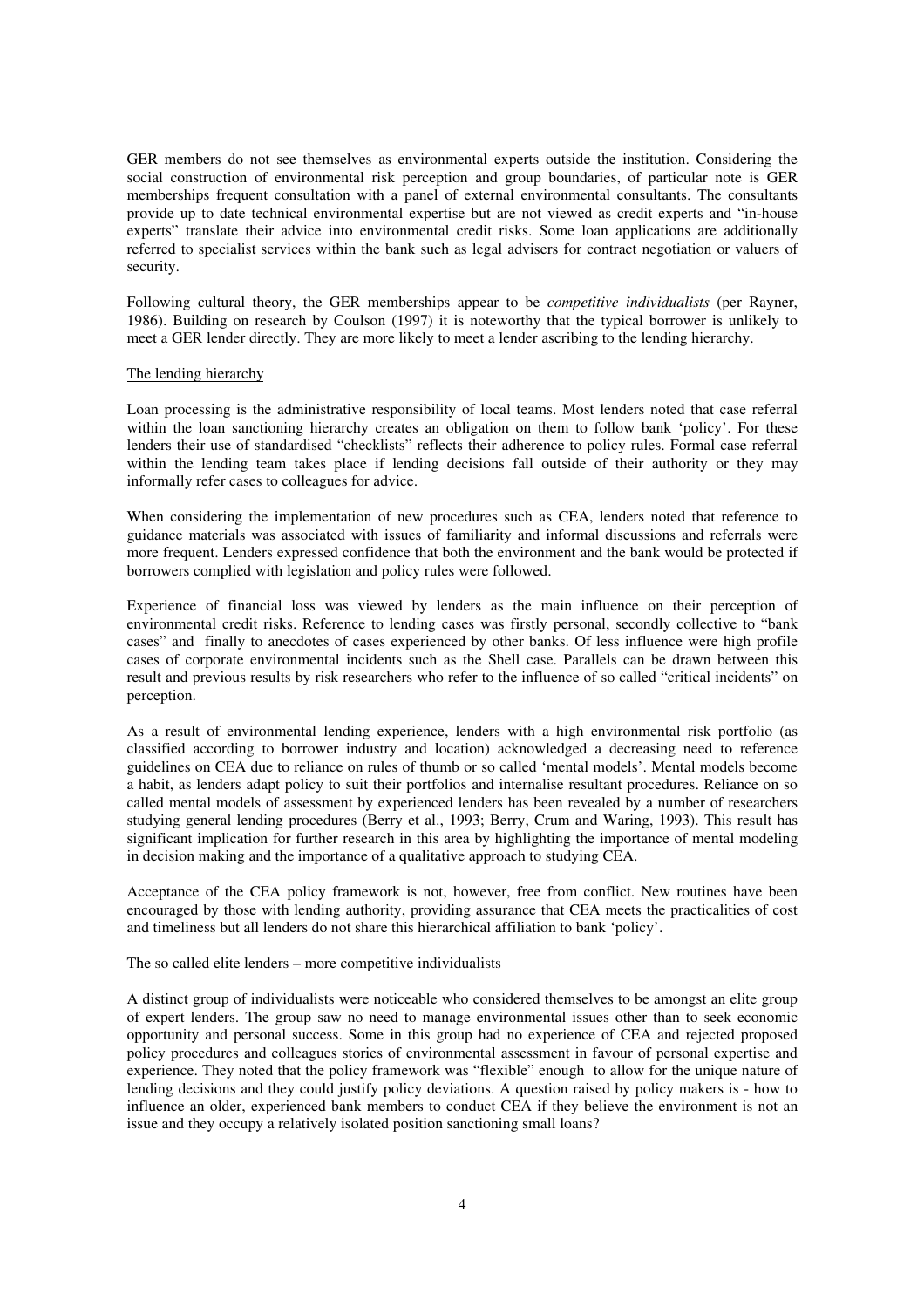In seeking to answer this question, it became apparent that such lenders were, in fact, increasingly recognising personal economic opportunities in pursuing CEA. They began to notice that good environmental management was integral to good all round management, producing improvements in corporate financial performance. Thus, CEA was motivated by economic gains and only indirectly for environmental policy purposes.

During the research it was possible to distinguish former Lloyd's from former TSB employees. The first indication was physical separation of Lloyds and TBS by office spaces to facilitate parallel running of "systems" and operation of team portfolios. Further "cultural" distinctions became visible through active participation in bank lifestyles. The individualists recognised above tended to be former Lloyds members from what they perceived to be the superior (e.g. bigger and better) bank in the partnership.

#### The "experienced" egalitarians

In conducting the case experiment, one particular group of lenders came to light that needed no convincing that the environment was an issue. The group had been subject to "full" consultation on environmental policy, being distinct for their symbolic (and historic) involvement in CEA. They were lenders positioned in middle management from small bank offices who had spent their career to date with the bank (in particular TSB but not exclusively). Consultation on environmental policy had brought the group together and their friendship had developed through appreciation of environmental management. While based in offices that spanned the UK, members of the group maintained communication and helped each other by 'chatting' through environmental case stories.

The group was distinct from those individuals trading risk and reward and those seeking to protect the bank. When asked about their experience of CEA they referred to "unique case experiences" and dissatisfaction with procedures. They had been consulted by GER on policy making for their story telling qualities. However, they did not ascribe to a common method of assessment only a need for environmental management through cooperation and a close relationship with ones borrowers. Following cultural theory the group appear as egalitarians but are at an unusual propinquity.

#### Agricultural experts – competitive individualists or egalitarians

A significant divergence from general opinion on CEA was noted among survey respondents identifying themselves as agricultural lenders. They had been subject to a "specialist" training programme dedicated to providing agricultural expertise (similar to training GER members) of which an integral part was CEA. In serving a "subsidiary lending" role they had either been inadvertently excluded or gone unrecognised in prior research. Given their specialists role agricultural lenders felt that they should be largely viewed as free from policy prescriptions. While noting that agriculture was all about the environment, their views on management fell into two groups. The first group saw nature as benign with no need for environmental management unless associated with a need to conduct CEA to evaluate the success of specialist niche market opportunity. Following cultural theory, agricultural lenders within this first category could be termed *competitive individualists* (see Rayner 1986). The second group recognised natural resource depletion as an increasing "problem of our time" and noted that the level of environmental interaction required for farming and the nature of agricultural processes posed a high credit risk requiring attention. This second group of lenders went as far as naming farms along with petrol stations as examples of very high risky activities and following cultural theory appear to be *egalitarians* (see Rayner 1986).

### Those "isolated" from decision making - the stratified individualists

The recognition of this group is important to complete the illustration of Cultural Theory's four subcultures that exist within the boundary of the Lloyds TSB lending function membership.

The survey revealed that one group of "lending officers" fell outside the scope of the banks environmental policy and were not required to conduct CEA. The reason for isolation was twofold: for some lending authority had been removed for the purpose of restructuring and subsequent centralisation of procedures, others were trainees restricted to processing applications with no decision making authority.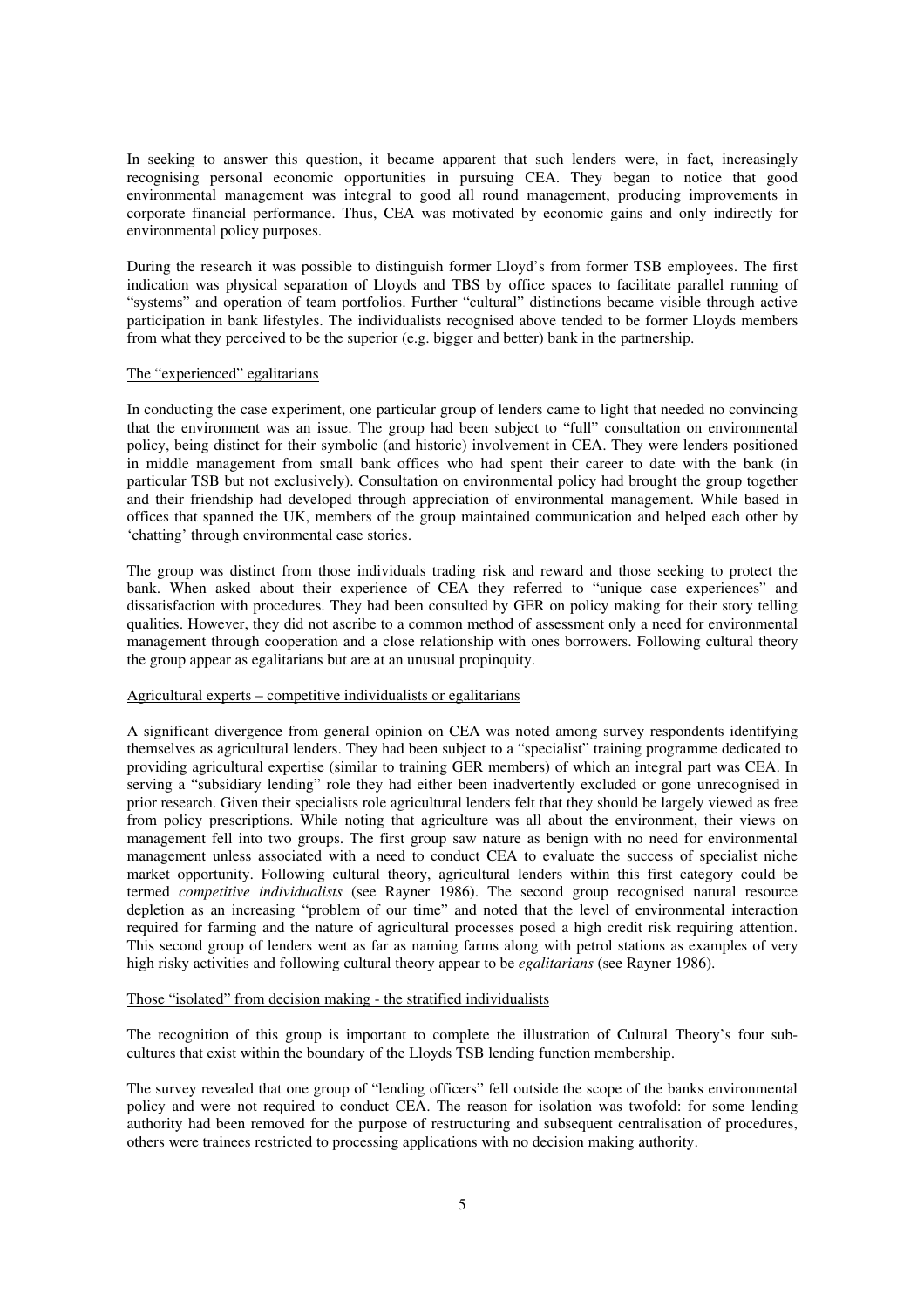Those for whom authority to lend had been removed viewed themselves as qualified to make decisions but had become redundant, employed only to process loan applications and monitor portfolio performance. They evidenced significant resentment to this change, manifested in a high level of concern and dissatisfaction with procedures that they saw as exposing them to lender liability without being able to influence or control this exposure. Like new recruits they felt that they were isolated and were not knowingly taking risks. They returned the questionnaire as part of their role but felt that they couldn't really contribute to the survey and resented not being formally consulted on policy making. Restructuring was an issue unique to this case at the time of research. Limited access during doctoral research by Coulson (1997) failed to recognise the feeling of isolation and its effect on new employees.

Following cultural theory, those isolated form a second cultural group the *stratified* i*ndividualists* (see Rayner 1986). Like the GER membership they are unlikely to meet borrowers personally but recognition of their role and risk perception is particularly important when considering their potential career progression and associated policy requirements. At present the isolates view themselves as sitting outside the policy framework.

#### *Summary of lending rationalities*

The question of how CEA "techniques" work and are perceived to work is portrayed as an issue of social solidarity and cultural agreement. Learning becomes the subject of social positioning. Emphasis is placed on environmental 'policy' development and communication among bank associations and within individual bank organizations to support a plural rationality for CEA within the lending process. Documentation and use of standardised operating procedures within a bank is representative of a unique set of beliefs shared by bank members which highlights the influence of cultural traditions on information demands of lenders. Social solidarity among those engaged in banking activities is symbolised with reference to active negotiation of environmental liabilities and a legitimate social role.

For those negotiating with the Bank, the majority of lenders with whom they are likely to deal will be hierarchs, unless they are specifically seeking agricultural finance. If by chance they deal with one of the few egalitarians or individualists within the Bank, they are still likely to be subject to CEA but for slightly different reasons.

#### *Cases of corporate environmental assessment*

As noted previously, the final stage of analysis involved a detailed examination of two lending cases. One involved finance to support a housing development on a potentially contaminated site near a local watercourse and the other involved expansion of a metal plating works handling hazardous chemicals. In both cases lenders had raised environmental concerns and worked through to the benefit of the customers, finance was provided when issues were resolved. It is noteworthy that the research process clearly influenced lenders' environmental risk perceptions and lenders, keen to understand the real case outcomes, were enlightened by their colleagues case experiences.

The detailed structure and formality of CEA (see previous reference to mental models) varied significantly according to roles and relationships made visible through policy constraints and lending experiences noted previously. However, lending teams and individual lenders identified and assessed largely the same key environmental risks arising from three elements, Land, Processes and Management. Land uses, now and in the past is examined, to protect the Bank from direct liability. Processes operated by the customer and the management of those processes are examined to protect the Bank from indirect and reputation risks (see further Coulson, 2000).

Lenders seek to acquaint themselves with a customer's operations and resource management from input through to outputs and waste disposal. Operations are considered against current and foreseeable legislative requirements that the customer has to manage and respond to. Against this position the lender considered how well the customer managed the issues identified.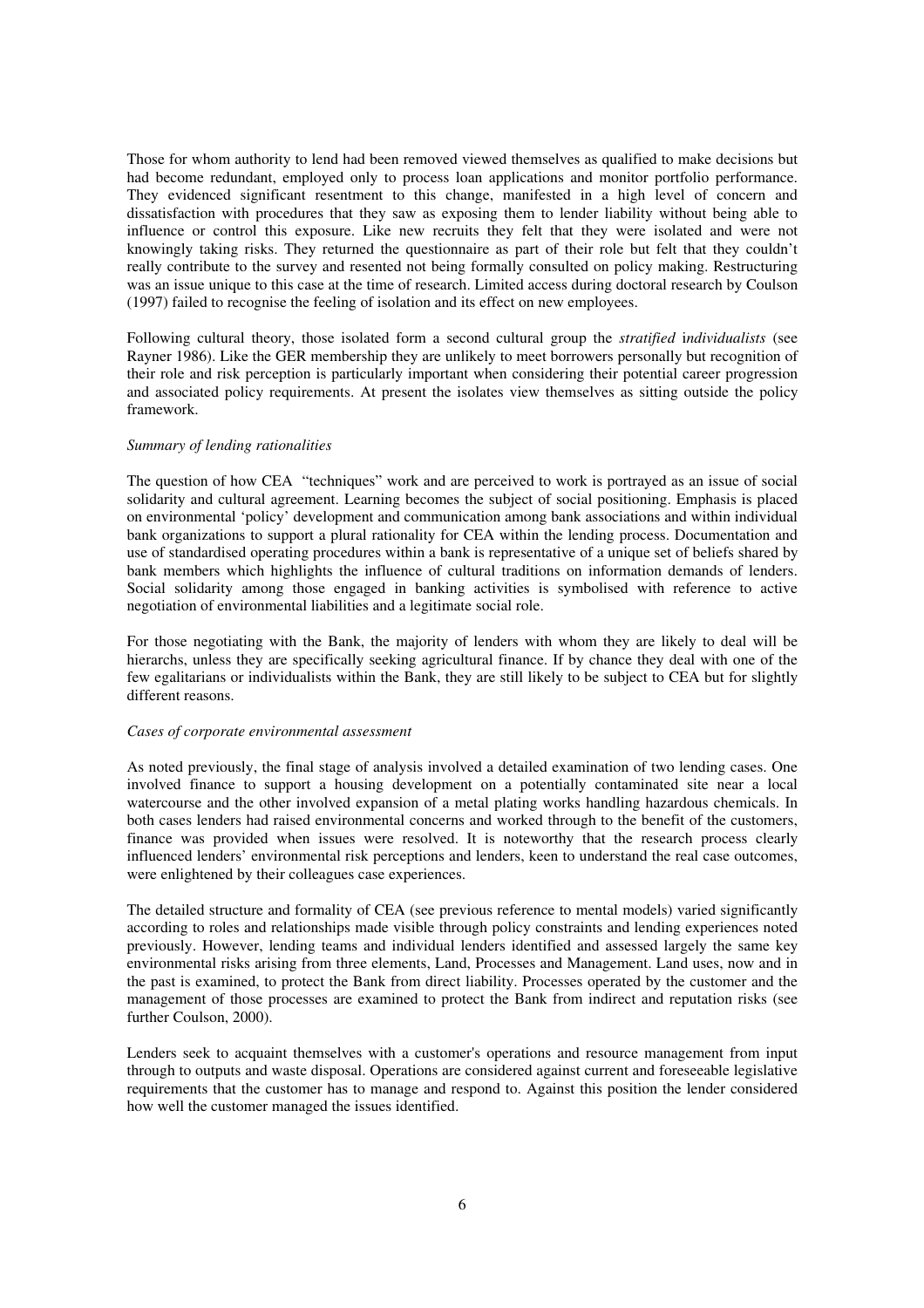In accordance with the policy framework, CEA is typically carried out in three stages. First, a desktop review of the application is undertaken to gain an initial impression of risk; and secondly, an interview and, where possible, site visit, with a borrower is conducted to confirm initial expectations. These first two standard stages fall in line with the lending process in general and results support prior research on bank lending processes (Berry et al., 1993; Berry, Crum and Waring, 1993). A third, more detailed, course of investigation may take place if a high environmental risk is thought to exist. This would involve the lender commissioning a specialist review from a member of the bank's panel of environmental consultants. Environmental credit ratings, or credit scores, are then integrated with general lending criteria to support final lending decisions.

What should be of interest to policy makers is less the level of individual CEA and more the process of consensus formation by which policy and procedures become routines. It is particularly noteworthy that the Lloyds TSB example shows that sharing lending experiences and developing lending frameworks based on industry, customer and regional expertise can contribute significantly to improving levels of CEA. Lloyds TSB lenders have successfully captured environmental issues within their existing economic frameworks. The potential for lenders to move to a position outside this economic framework is questionable.

Finally, lenders noted that if potential risks were visible and the businesses appeared well managed, risk should not be realized and thus lenders were happy to provide finance. In general, lenders guard against the risks of lender liability for the environment while pursuing lending opportunities with companies whose management seeks financial and environmental benefits through sustainable activities as part of financial risk return management.

### **Activities**

### *Conferences*

- Coulson, A. B. (1998) *Bank Lending Cultures and Myths of Nature: A Research Outline.* European Social Science and History Conference, Cultural Theorists Group, Amsterdam, 4-6 March.
- Coulson, A. B. (1998) *Environmental Considerations within Bank Lending Processes*. British Accounting Association Conference, UMIST, Manchester, 1-3 April.
- Coulson, A. B. (1997) *Corporate Environmental Assessment by a Bank Lender.* Centre for Social and Environmental Accounting Research Summer School, University of Dundee, 14-17 September.

### Workshops

- Coulson, A. B. and V. Monks (Lloyds TSB) (1998) *Corporate Environmental Performance considerations within Bank Lending Decisions.* Eco-Management and Auditing Conference, University of Sheffield, 2-3 July.
- Coulson, A. B. and R. Cooper (Lloyds TSB) (1998) *Global Change and* C*atastrophic Risk Management*. International Institute of Applied Systems Analysis, Austria, 11 May.

Dissemination to ESRC researchers includes: GEC fellowship holders meeting; seminar at CSEC; Business and Environment Network; inclusion in programme video "Rethinking the questions".

#### *Networks*

The Financial Sector Environment Forum (FSEF) was established on 1.11.98 to disseminate results to academics, practitioners and policy makers. Initial funding was provided by the ESRC. To date, FSEF activities have included a series of 6 workshops and a debate on Financing Environmental Futures (see report attached). These events brought together key policy makers from the British Bankers' Association (BBA) and Association of British Insurers (ABI). Future activities include contributions from UK financial sector including Lloyds TSB with promotion by the BBA, ABI and UN Environment Programme.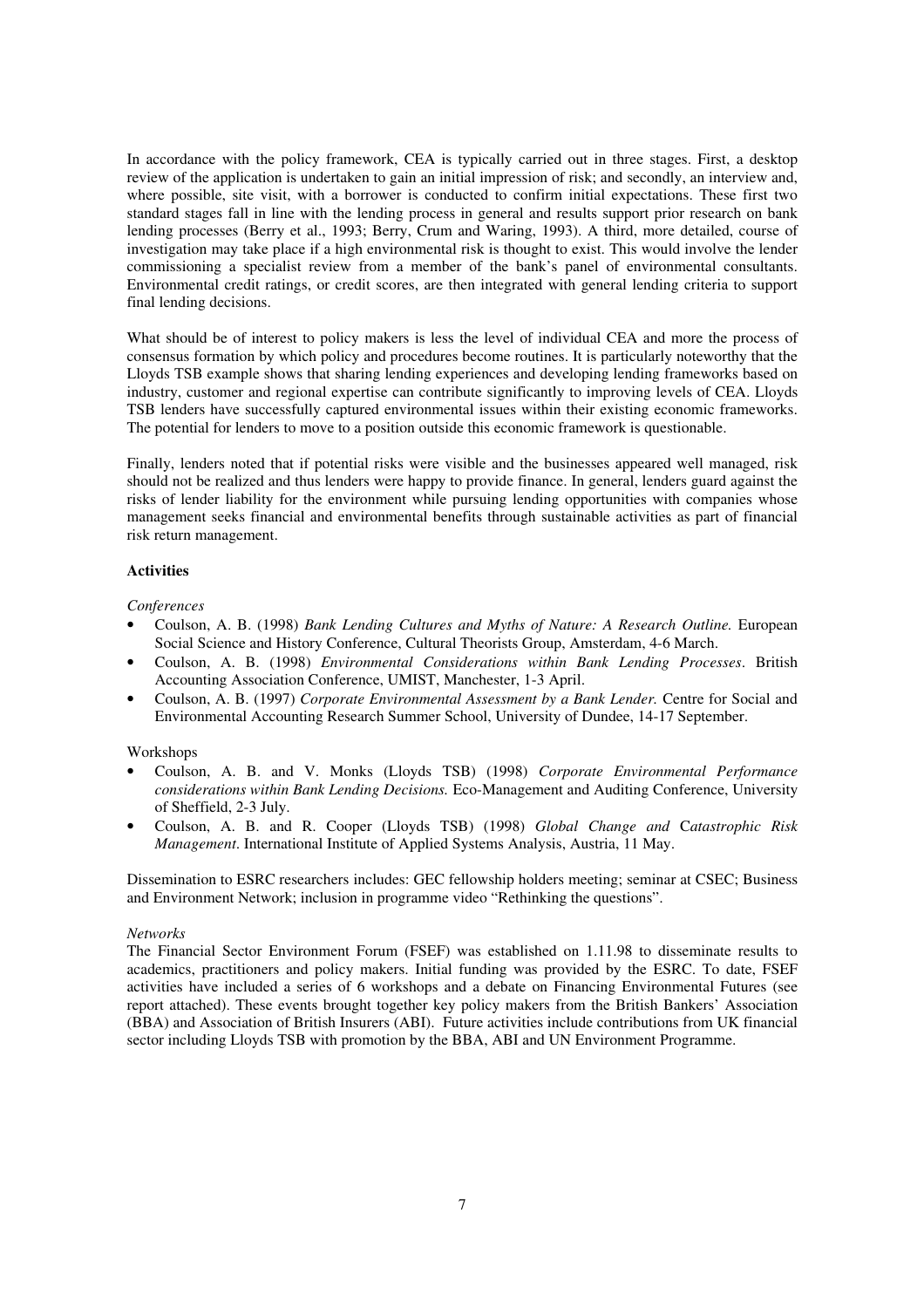## **Outputs**

## *Publications*

Referred Papers

• Coulson, A. B. and Monks, V. (1999) Corporate Environmental Performance considerations within Bank Lending Decisions. Eco-management and Auditing, No. 6, pp1-10.

## Book contributions

- Coulson, A. B. (2000) *Banking on the environment: risk and rationality*. Part 1, Chapter 5 in The Business of Greening edited by Steve Fineman, Global Environmental Change Series, pp.78-94. London: Routledge.
- Coulson, A. B. (2001) *Corporate Environmental Assessment by a Bank Lender The Reality?* Chapter 23 in Sustainable Banking: The Greening of Finance, Part 4 Environmental Risk and Banks' Products. Edited by Jan Jaap Bouma, Marcel Jeucken, Leon Klinkers. Published in association with Deloitte & Touche. Sheffield: Greenleaf Publishing.

Reports of the Financial Sector Environment Forum

- Workshop reports make up an edited volume on CEA.
- Coulson, A. B. eds (2000) *Financing Environmental Futures.* ESRC Global Environmental Change Programme. Glasgow: University of Strathclyde.

## Work in progress:

- Submission of a draft chapter to a GEC Programme book (with other GEC researchers), and
- A draft paper for submission to Accounting, Organisations and Society entitled "Banking on Hermeneutics".
- A conference paper submitted to the Asia Pacific Interdisciplinary Perspectives on Accounting (July 2001).

### *Other*

- Coulson A. B. (1999) *FSEF continues to attract interest*. GEC-O. Edition 20 Summer, p. 8.
- Coulson A. B. (1999) *Financial Sector Environment Forum*. Social and Environmental Accounting. The newsletter of the Centre for Social and Environmental Accounting Research. Vol. 19, No. 1, p. 18- 20.
- Presentations to Durham University Centre for Research on Environmental Thinking and Awareness; Durham University Business School; Forum for the Future; the Environment Agency and Tyne and Wear Business Club.

### **Impacts**

Lloyds TSB pursued the development of a training video and interactive computer package on CEA; and a dialogue was opened with borrowers and other banks on the importance of CEA through presentations at business clubs and the Financial Sector Environment Forum.

Results have also been incorporate into the syllabus of two new degree classes within the BA Honours Accounting options at the University of Strathclyde

- Accounting and Sustainability
- Accounting and Risk

## **Future Research Priorities**

Current work programme:

Since completing the project the researcher has undertaken the first survey of implementation of the United Nations Environment Programme (UNEP) Statement of Environmental Commitment by the Insurance Industry Initiative commissioned by UNEP providing an industry wide analysis of CEA.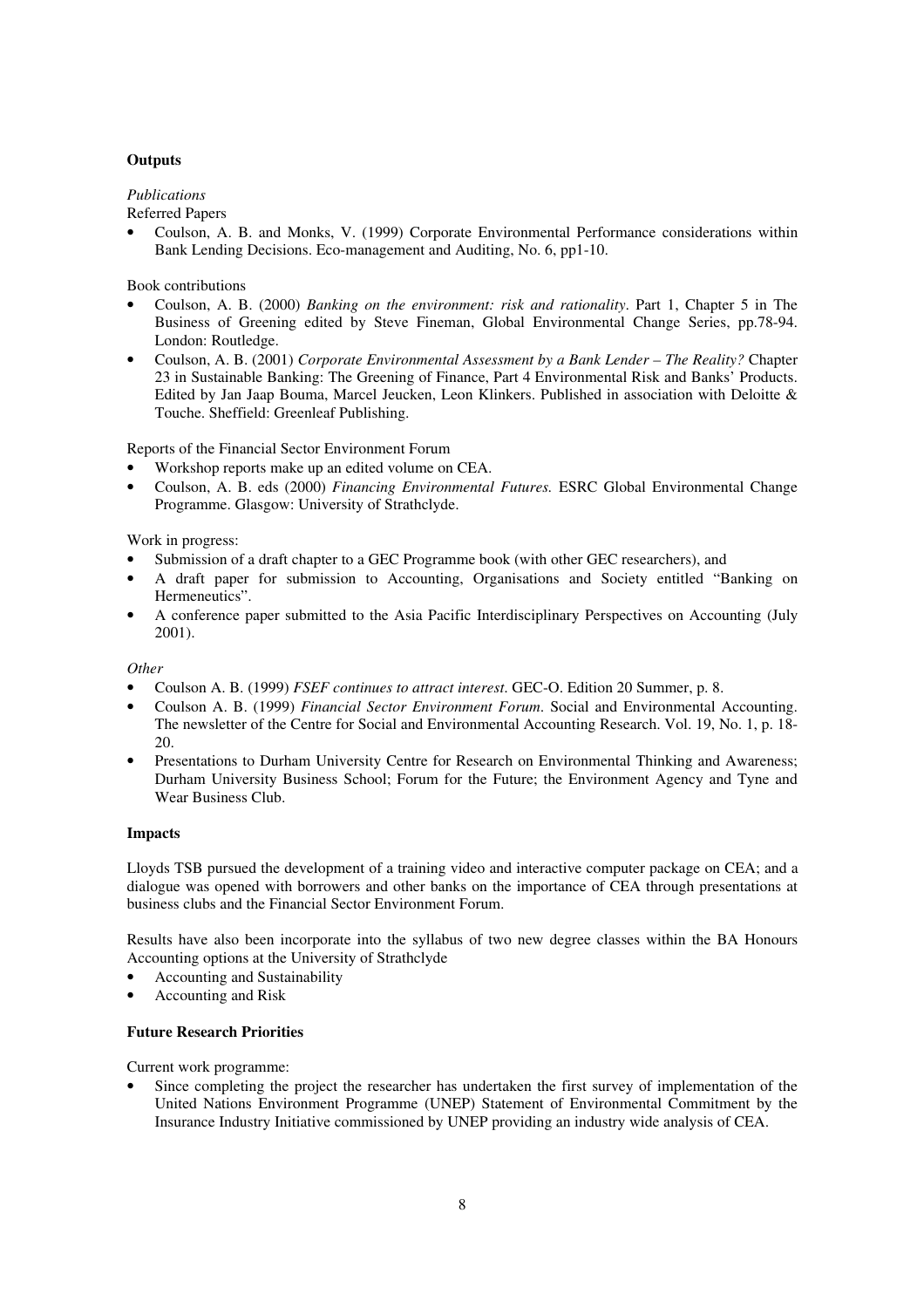• Other follow up work with the banking sector includes a project on behalf of the Scottish Executive Legal Studies Research Board entitled *Business Finance and Security over Moveable Property* (£71,303 with University of Strathclyde Law Department and System 3).

Future research programme:

- Currently the researcher is involved in negotiations with UNEP to conduct the first joint survey of implementation for the UNEP Financial Institutions and Insurance Industry Initiatives.
- To progress the activities of Financial Sector Environment Forum and explore the application of cultural theory at a sectoral level.

#### **References**

Barrett, J. (1994) *Weighing Up the Risks*. Certified Accountant, October, pp. 42-44.

BBA (1993) *Position Statement: Banks and the Environment.* September. London: British Bankers' Association.

Berry, A. J., Faulkner, S., Hughes, M., and R. Jarvis (1993) *Financial Information, the Banker and the Small Business.* British Accounting Review, Vol. 25, pp131-150.

Berry, R. H., Crum, R. E., and A. Waring (1993) *Corporate Performance Evaluation in Bank Lending Decisions.* Chartered Institute of Management Accountants, Research Studies.

Coulson, A. B. (2001) *Corporate Environmental Assessment by a Bank Lender – The Reality?* Chapter 23 in Sustainable Banking: The Greening of Finance, Part 4 Environmental Risks and Banks' Products. Edited by Jan Jaap Bouma, Marcel Jeucken, Leon Klinkers. Published in association with Deloitte & Touche. Sheffield: Greenleaf Publishing.

Coulson, A. B. (2000) *Banking on the environment: risk and rationality*. Part 1, Chapter 5 in The Business of Greening edited by Steve Fineman, Global Environmental Change Series, pp.78-94. London: Routledge.

Coulson (1997) *Corporate Environmental Performance Considerations within Bank Lending Processes: the social construction of risk perception.* PhD thesis. Durham: University of Durham.

Coulson, A. B. and Monks, V. (1999) Corporate Environmental Performance considerations within Bank Lending Decisions. Eco-management and Auditing, No. 6, pp1-10.

Douglas (1978) *Cultural Bias.* Occasional Paper no. 35. London: Royal Anthropological Institute. (reprinted in Douglas (1982) In the Active Voice. London: Routledge and Kegan Paul)

Jewell, T. and Waite A. (1997) *Environmental Law in Property Transactions.* London: Butterworths.

Lloyds TSB (1998) *Environmental Report.* Birmingham: Lloyds TSB Group plc.

PriceWaterhouse Coopers (1999) UNEP Financial Institutions Initiative 1998 Survey. Geneva: United Nations Environment Programme.

Rayner S. (1986) *Management of Radiation Hazards in Hospitals: Plural Rationalities in a Single Institution.* Social Studies of Science Vol. 16 pp573-591.

Robbins, L., and D. M. Bissett (1994) *The Role of Environmental Risk Management in the Credit Process*. Journal of Commercial Lending, June.

Thompson M., Ellis, R., and A. Wildavsky (1986) A *Cultural Theory of Information Bias in Organizations*. Journal of Management Studies 23:3 May pp. 273-286.